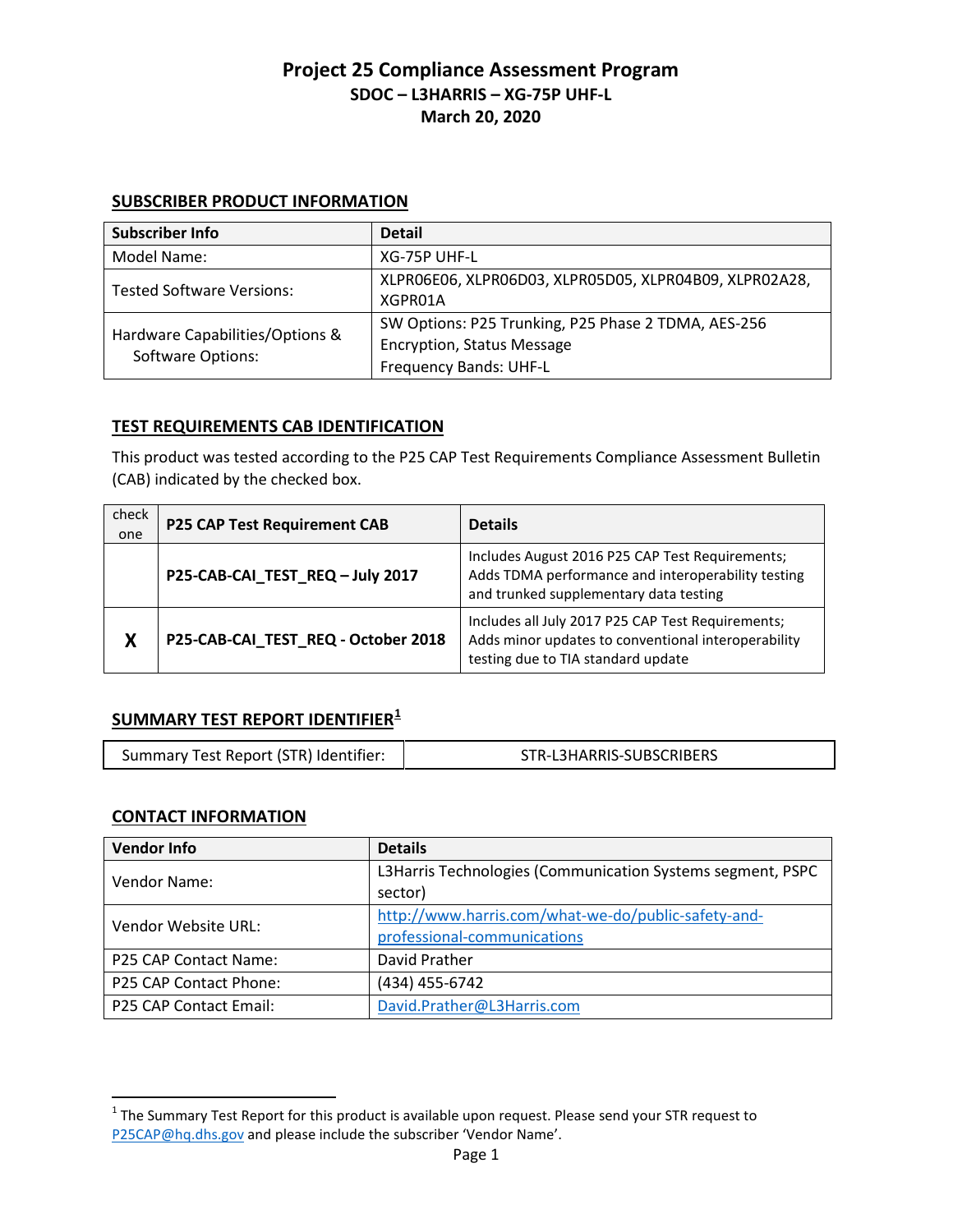### **ENCRYPTION STATEMENT**

This product complies with the P25 CAP Encryption Requirements CAB (P25-CAB-ENC\_REQ). The checked box indicates how the product was tested.

| $\mathsf{x}$ | $\frac{1}{1}$ Tested with the AES 256 encryption algorithm and shall be available with AES 256 encryption at a<br>minimum or without any encryption of any type. |
|--------------|------------------------------------------------------------------------------------------------------------------------------------------------------------------|
|              | Tested without the AES 256 encryption algorithm and shall only be available without any encryption<br>of any type.                                               |

# **CONVENTIONAL PERFORMANCE**

The Subscriber product has been tested for Conventional Performance. All requirements were passed except for those requirements identified below under Unsupported or Failed Requirements.

# P25 CAP Conventional Performance Testing Coverage

Receiver Tests: Reference Sensitivity, Faded Reference Sensitivity, Signal Delay Spread Capability, Adjacent Channel Rejection, Offset Adjacent Channel Rejection, Co-Channel Rejection, Spurious Response Rejection, Intermodulation Rejection, Signal Displacement Bandwidth, Late Entry Unsquelch Delay, and Receiver Throughput Delay.

Transmitter Tests: Unwanted Emissions (Adjacent Channel Power Ratio), Transmitter Power and Encoder Attack Time, Transmitter Throughput Delay, Frequency Deviation for C4FM, and Modulation Fidelity, Transient Frequency Behavior.

### Unsupported or Failed Requirements

1. None.

### **TRUNKING PERFORMANCE - FDMA**

The Subscriber product has been tested for Trunking Performance - FDMA. All requirements were passed except for those requirements identified below under Unsupported or Failed Requirements.

### P25 CAP FDMA Trunking Performance Testing Coverage

Receiver Tests: Reference Sensitivity, Faded Reference Sensitivity, Signal Delay Spread Capability, Adjacent Channel Rejection, Offset Adjacent Channel Rejection, Co-Channel Rejection, Spurious Response Rejection, Intermodulation Rejection, and Signal Displacement Bandwidth.

Transmitter Tests: Unwanted Emissions (Adjacent Channel Power Ratio), Power Attack time, Encoder Attack Time, Transmitter Throughput Delay, Frequency Deviation for C4FM, and Modulation Fidelity, Transient Frequency Behavior.

Trunked Tests: Trunking Control Channel Slot Times, Trunking Request Time, and Transmitter Time to Key on a Traffic Channel.

### Unsupported or Failed Requirements

1. 45ms slot times not supported.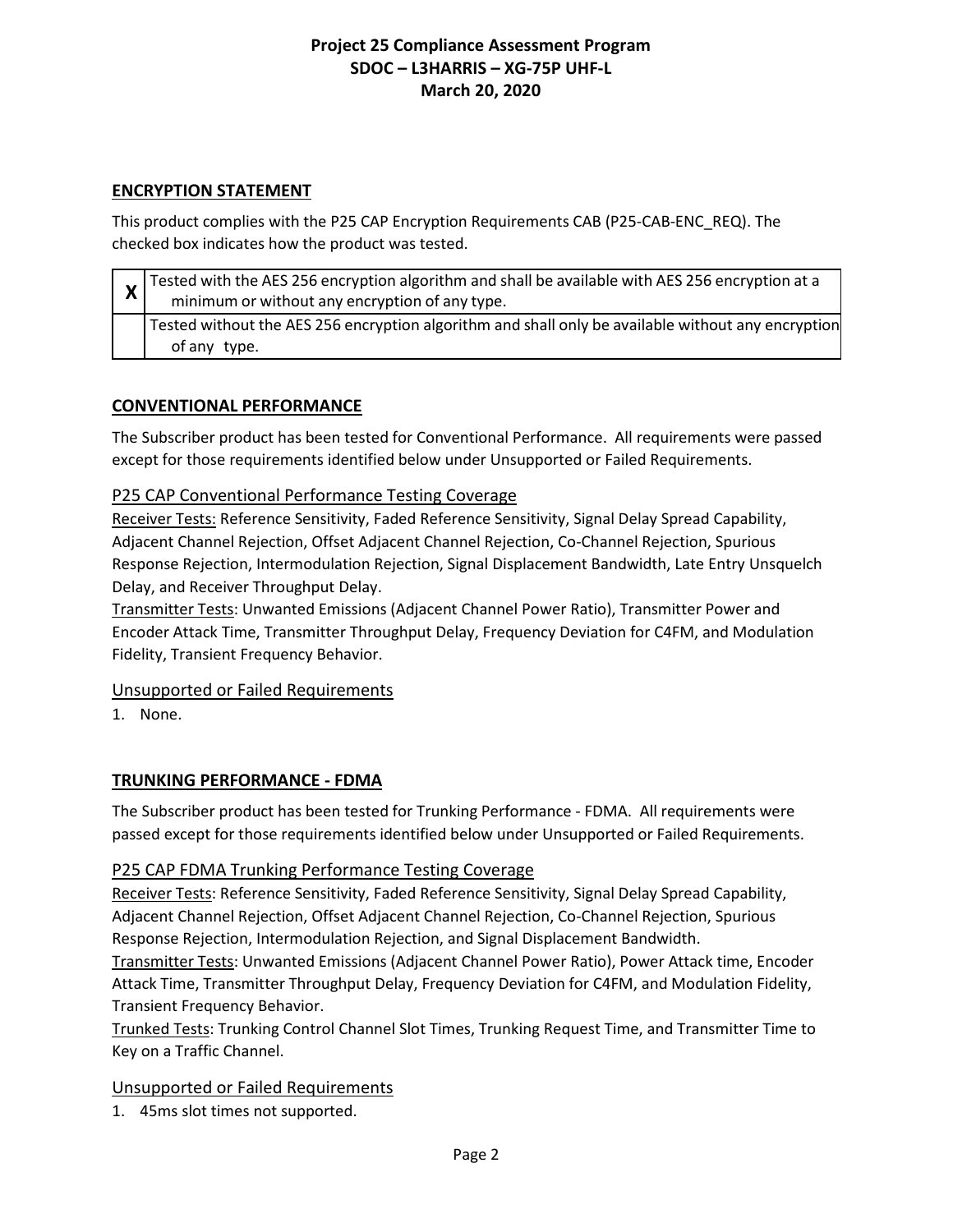#### **TRUNKING PERFORMANCE - TDMA**

The Subscriber product has been tested for Trunking Performance - TDMA. All requirements were passed except for those requirements identified below under Unsupported or Failed Requirements.

### P25 CAP TDMA Trunking Performance Testing Coverage

Receiver Tests: Reference Sensitivity, Faded Reference Sensitivity, Signal Delay Spread Capability, Adjacent Channel Rejection, Offset Adjacent Channel Rejection, Co-Channel Rejection, Spurious Response Rejection, Intermodulation Rejection, and Signal Displacement Bandwidth. Transmitter Tests: Unwanted Emissions (Adjacent Channel Power Ratio), Frequency Deviation for H-CPM, Modulation Fidelity, Symbol Rate Accuracy, H-CPM Logical Channel Power measurements, and H-CPM Channel Time Alignment.

#### Unsupported or Failed Requirements

1. None.

# **CONVENTIONAL DIRECT MODE INTEROPERABILITY**

The Subscriber product has been tested for Conventional Direct Mode Interoperability. All test cases were passed except for those test cases identified below under Unsupported or Failed Test Cases. Test cases that passed but require specific, sometimes optional, product capabilities are also identified below.

### P25 CAP Direct Mode Interoperability Testing Coverage

Network Access Code (NAC) Operation, Group Voice Call, Emergency Call, Unit-to-Unit Voice Call, Encryption, Call Alert, Radio Check, Message Update, Status Update, Status Query, and Radio Unit Monitor.

#### Unsupported or Failed Test Cases

1. Call Alert, Radio Check, Message Update, Status Update, Status Query, Radio Unit Monitor are unsupported

#### Optional Product Capabilities Required to Pass Test Cases

1. In order to pass the supported Encryption test case, a subscriber with the AES-256 Encryption capability is required.

### **CONVENTIONAL REPEAT MODE INTEROPERABILITY**

The Subscriber product has been tested for Conventional Repeat Mode Interoperability. All test cases were passed except for those test cases identified below under Unsupported or Failed Test Cases. Test cases that passed but require specific, sometimes optional, product capabilities are also identified below.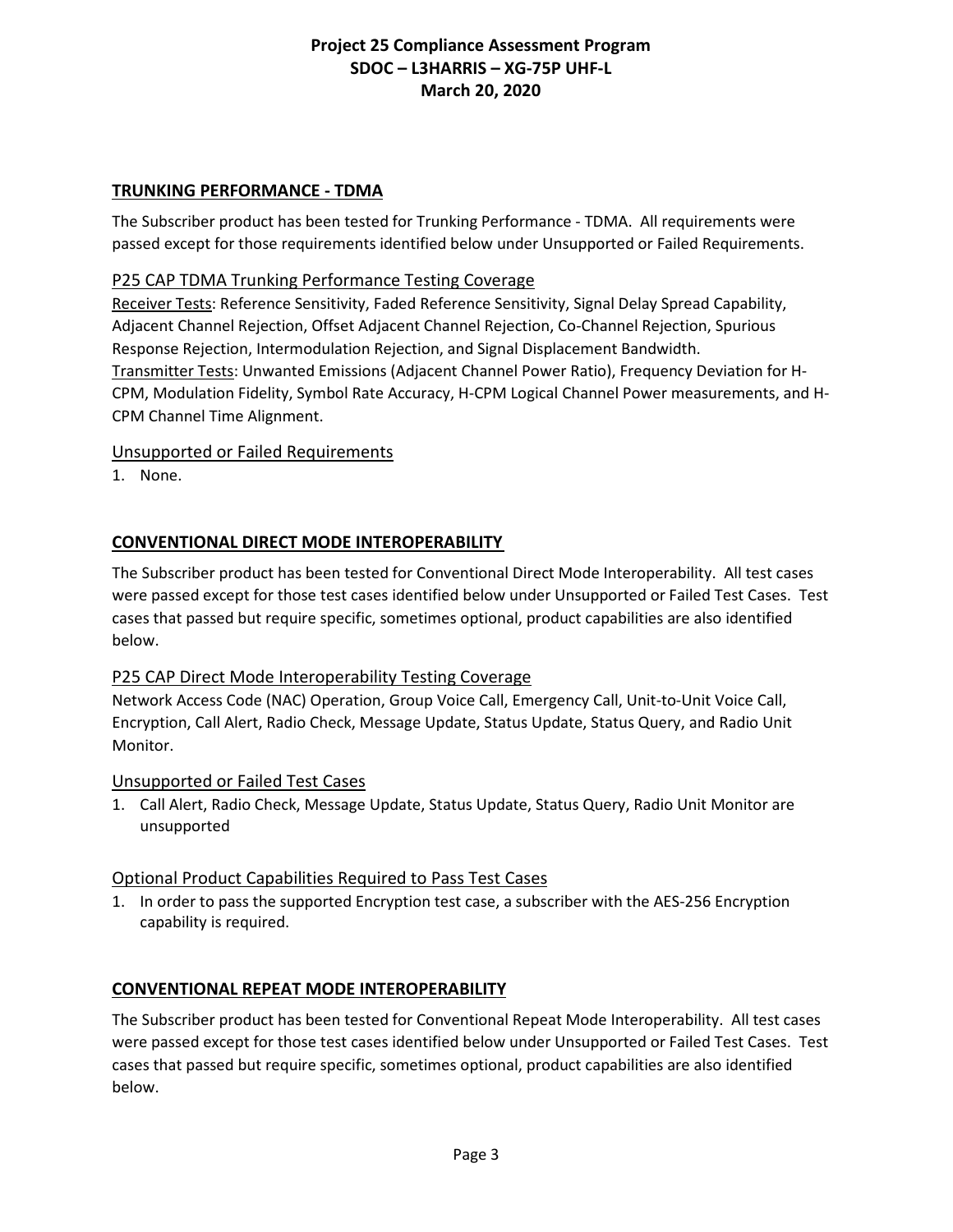### P25 CAP Repeat Mode Interoperability Testing Coverage

Network Access Code (NAC) Operation, Group Voice Call, Emergency Call, Unit-to-Unit Voice Call, Encryption, Call Alert, Radio Check, Message Update, Status Update, Status Query, and Radio Unit Monitor.

#### Unsupported or Failed Test Cases

1. Call Alert, Radio Check, Short Message, Status Update, Status Query, Radio Unit Monitor are unsupported.

### Optional Product Capabilities Required to Pass Test Cases

1. In order to pass the supported Encryption test case, a subscriber with the AES-256 Encryption capability is required.

# **CONVENTIONAL REPEAT MODE with DISPATCH MONITORING CONSOLE INTEROPERABILITY**

The Subscriber product has been tested for Conventional Repeat Mode with Dispatch Monitoring Console Interoperability. All test cases were passed except for those test cases identified below under Unsupported or Failed Test Cases. Test cases that passed but require specific, sometimes optional, product capabilities are also identified below.

### P25 CAP Repeat Mode Interoperability Testing Coverage

Group Voice Call, Emergency Call, All Call, Unit-to-Unit Voice Call, Encryption, Emergency Alarm, Call Alert, Radio Check, Radio Unit Inhibit/Uninhibit, Message Update, Status Update, Status Query, and Radio Unit Monitor.

### Unsupported or Failed Test Cases

- 1. Call Alert, Radio Check, All Call, Radio Unit Inhibit/Uninhibit, Status Query, and Radio Unit Monitor are unsupported.
- 2. For Message Update only test case 3 (*SU 1 to DMC Message Update*) is supported while test cases 1, 2 and 4 are unsupported.
- 3. For Status Update only test case 1 is supported (*Status Update from SU 1 to DMC*) while test case 2 is unsupported.

### Optional Product Capabilities Required to Pass Test Cases

- 1. In order to pass the supported Encryption test case, a subscriber with the AES-256 Encryption capability is required.
- 2. In order to pass the supported Status Update and Message Update test cases, a subscriber with the P25 Data software option is required.

### **TRUNKED SUBSCRIBER UNIT INTEROPERABILITY – FDMA**

The Subscriber product has been tested for Trunked Interoperability - FDMA. All test cases were passed except for those test cases identified below under Unsupported or Failed Test Cases. Test cases that passed but require specific, sometimes optional, product capabilities are also identified below.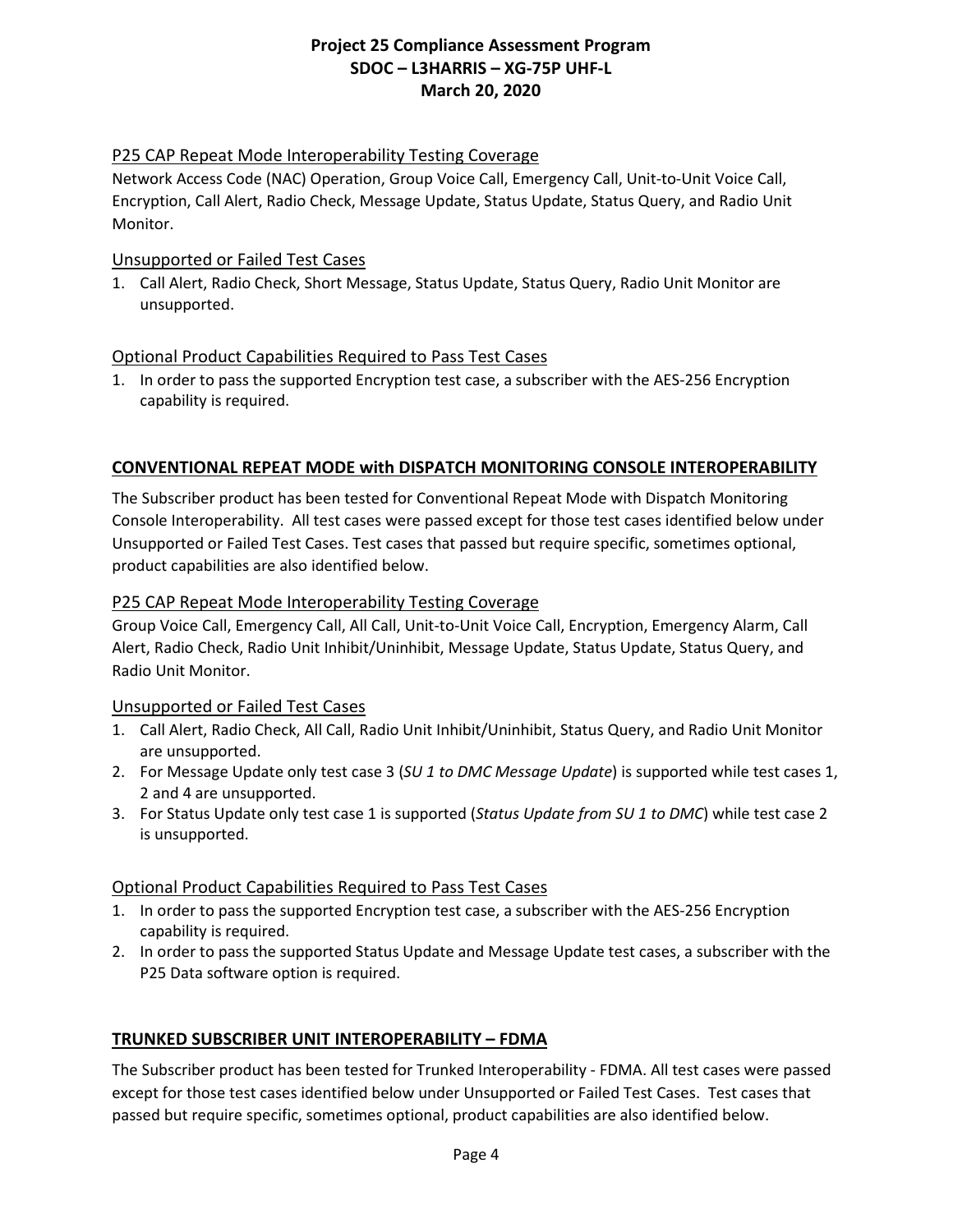# P25 CAP FDMA Trunked Interoperability Testing Coverage

Full Registration, Group Voice Call, Unit to Unit Voice Call, Broadcast Voice Call, Affiliation, Announcement Group Call, Emergency Alarm, Emergency Group Call, Encryption, Intra-Location Registration Area Roaming, Deregistration, System Call, Call Alert, Short Message, Status Query, Status Update, Radio Unit Monitoring, Radio Unit Disable/Re-Enable, and Radio Check.

### Unsupported or Failed Test Cases

- 1. Unit-to-unit call queued with target availability check traffic channel assignment before target availability check, and Status Query are not supported.
- 2. Test Cases not verified due to operational limitations of the base station or infrastructure equipment used for interoperability testing –

In Home Operational Mode: System Call In Inter-System Roaming Operational Mode: System Call In Inter-WACN Roaming Operational Mode: Unverified Registration, Unit to Unit Voice Call, System Call, Call Alert, Short Message, Status Update, Radio Unit Monitoring, Radio Unit Disable/Re-Enable, and Radio Check

### Optional Product Capabilities Required to Pass Test Cases

- 1. In order to pass the FDMA trunked test cases, a subscriber with the P25 Trunking capability is required.
- 2. In order to pass the Encryption test case, a subscriber with the AES-256 Encryption capability is required.
- 3. In order to pass the supported Status Update and Short Message test cases, a subscriber with the P25 Data software option is required.

### **TRUNKED SUBSCRIBER UNIT INTEROPERABILITY – TDMA**

The Subscriber product has been tested for Trunked Interoperability - TDMA. All test cases were passed except for those test cases identified below under Unsupported or Failed Test Cases. Test cases that passed but require specific, sometimes optional, product capabilities are also identified below.

#### P25 CAP TDMA Trunked Interoperability Testing Coverage

Registration, Group Voice Call, Unit-to-Unit Voice Call, Broadcast Call, Announcement Group Call, Emergency Group Call, Encryption Group Call, System Call, Radio Unit Monitoring, and Transmitting Subscriber Forced Preemption.

### Unsupported or Failed Test Cases

- 1. Unit-to-unit call queued with target availability check traffic channel assignment before target availability check, and Transmitting Subscriber Forced Preemption test case 1: TDMA SU Forced Audio Preemption are not supported.
- 2. Test Cases not verified due to operational limitations of the base station or infrastructure equipment used for interoperability testing –

In Home Operational Mode: System Call

In Inter-System Roaming Operational Mode: System Call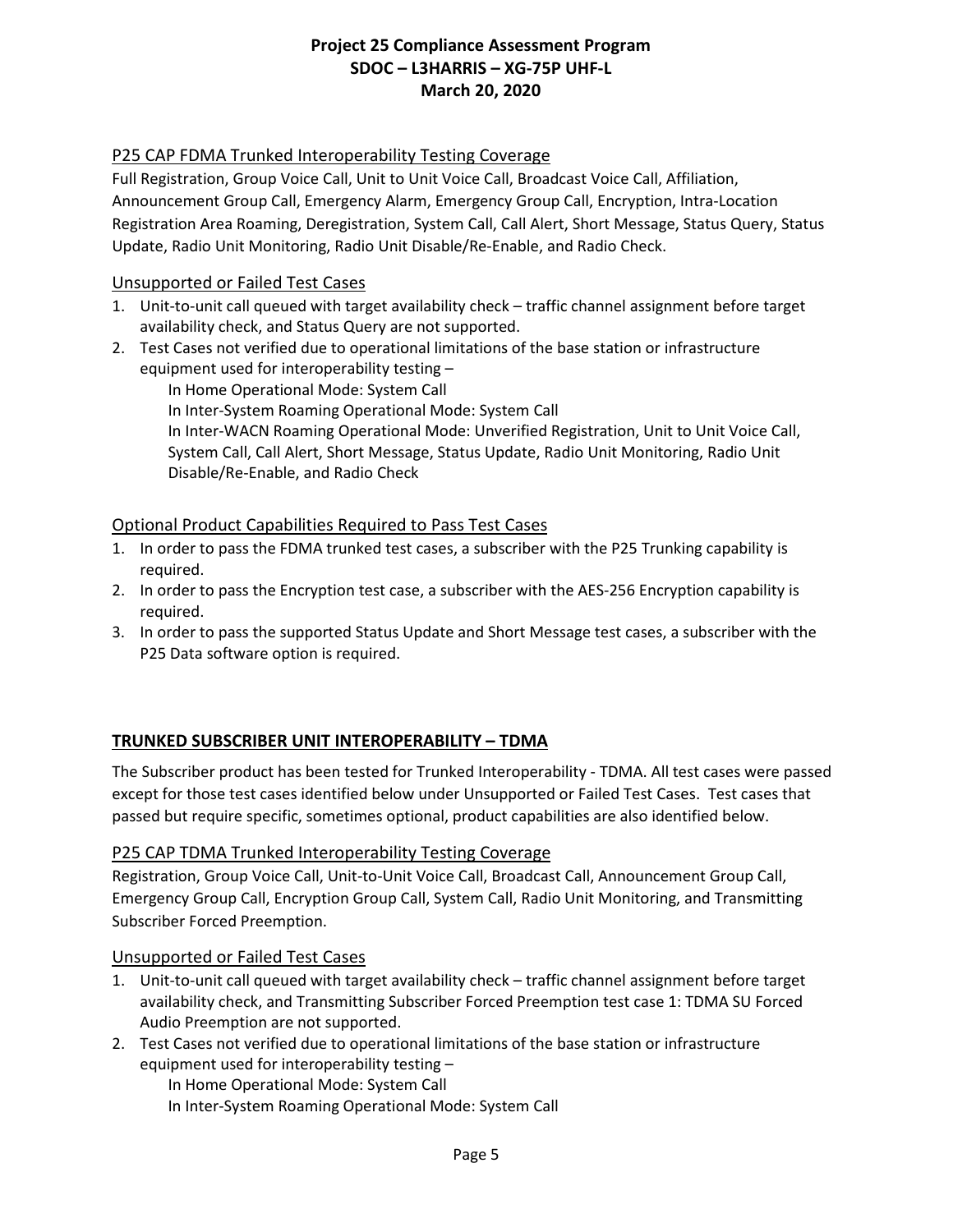In Inter-WACN Roaming Operational Mode: Unit-to-Unit Voice Call, System Call, and Radio Unit Monitoring

### Optional Product Capabilities Required to Pass Test Cases

- 1. In order to pass the TDMA trunked test cases, a subscriber with the P25 Trunking and P25 Phase 2 TDMA capability is required.
- 2. In order to pass the supported Encryption test case, a subscriber with the AES-256 Encryption capability is required.